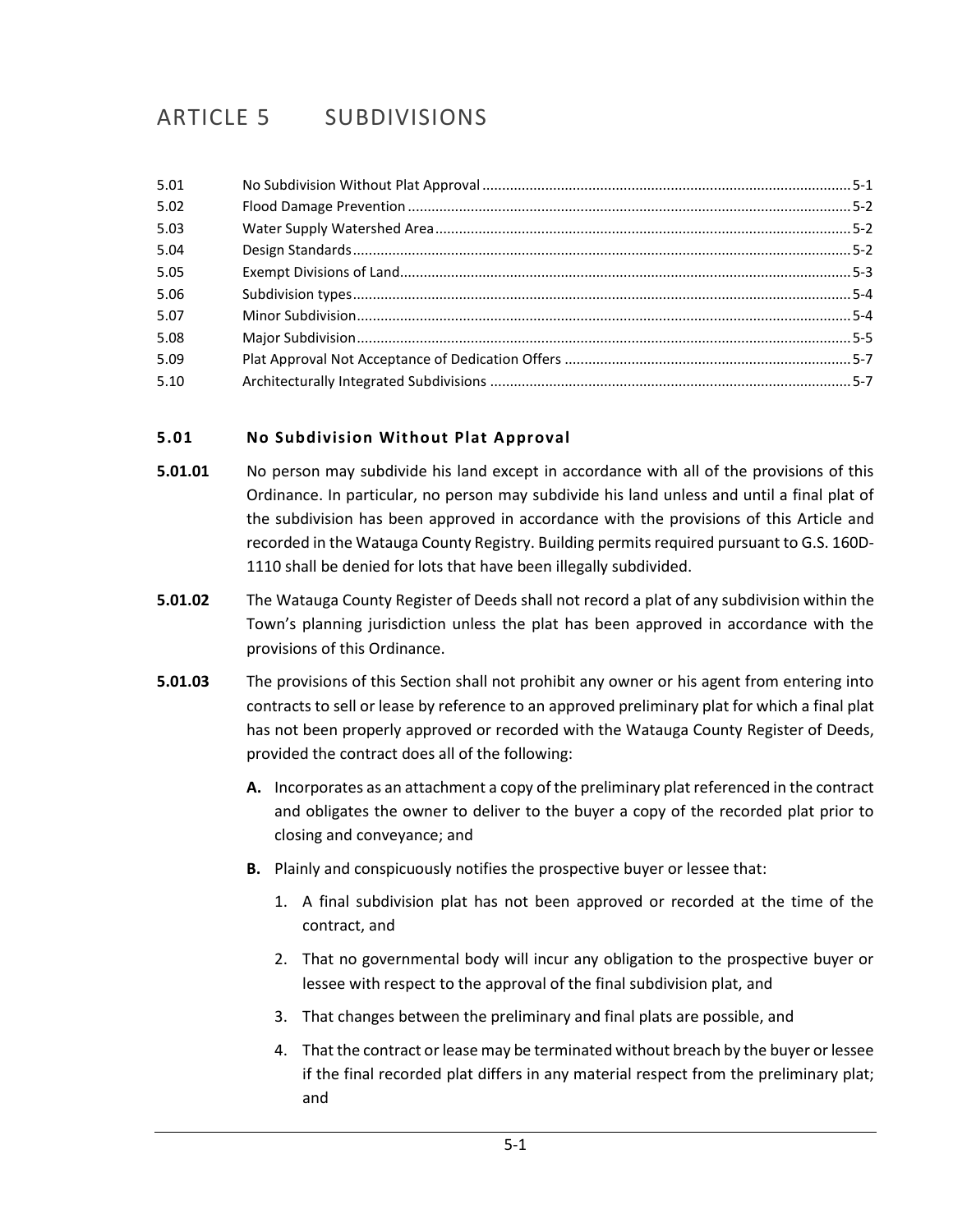- **C.** Provides that if the approved and recorded final plat does not differ in any material respect from the plat referred to in the contract, the buyer or lessee may not be required by the seller or lessor to close any earlier than five (5) days after the delivery of a copy of the final recorded plat; and
- **D.** Provides that if the approved and recorded final plat differs in any material respect from the preliminary plat referred to in the contract, the buyer or lessee may not be required by the seller or lessor to close any earlier than fifteen (15) days after the delivery of the final recorded plat, during which fifteen (15) day period the buyer or lessee may terminate the contract without breach or any further obligation and may receive a refund of all earnest money or prepaid purchase price.
- **5.01.04** The provisions of this Section shall not prohibit any owner or his agent from entering into contracts to sell or lease land by reference to an approved preliminary plat for which a final plat has not been properly approved under the subdivision regulations or recorded with the register of deeds where the buyer or lessee is any person who has contracted to acquire or lease the land for the purpose of engaging in the business of construction of residential, commercial, or industrial buildings on the land, or for the purpose of resale or lease of the land to persons engaged in that kind of business, provided that no conveyance of that land may occur and no contract to lease it may become effective until after the final plat has been properly approved under the unified development Ordinance and recorded with the Watauga County Register of Deeds.

## (Ord. PL04727-050721, 07-01-2021)

#### <span id="page-1-0"></span>**5.02 Flood Damage Prevention**

**5.02.01** All subdivisions shall comply with Article 30 Flood Damage Prevention.

#### <span id="page-1-1"></span>**5.03 Water Supply Watershed Area**

- **5.03.01** If the proposed minor subdivision plat is located in a designated Water Supply watershed, the Commission shall review the plat and shall approve, not approve, or conditionally approve based on the following findings:
	- **A.** It either is or is not a minor subdivision; and
	- **B.** It either does or does not meet the requirements of this Ordinance.
- **5.03.02** If the proposed major subdivision plat is located in a designated Water Supply watershed, the Commission shall review the plat and shall find that it does or does not meet the requirements of this Ordinance. Such findings of the Commission shall be forwarded to the Board for preliminary plat approval and if approved and completed, Council for final plat approval.

#### <span id="page-1-2"></span>**5.04 Design Standards**

**5.04.01** All lots shall meet the minimum standards set forth in this Ordinance except for Architecturally Integrated Subdivisions.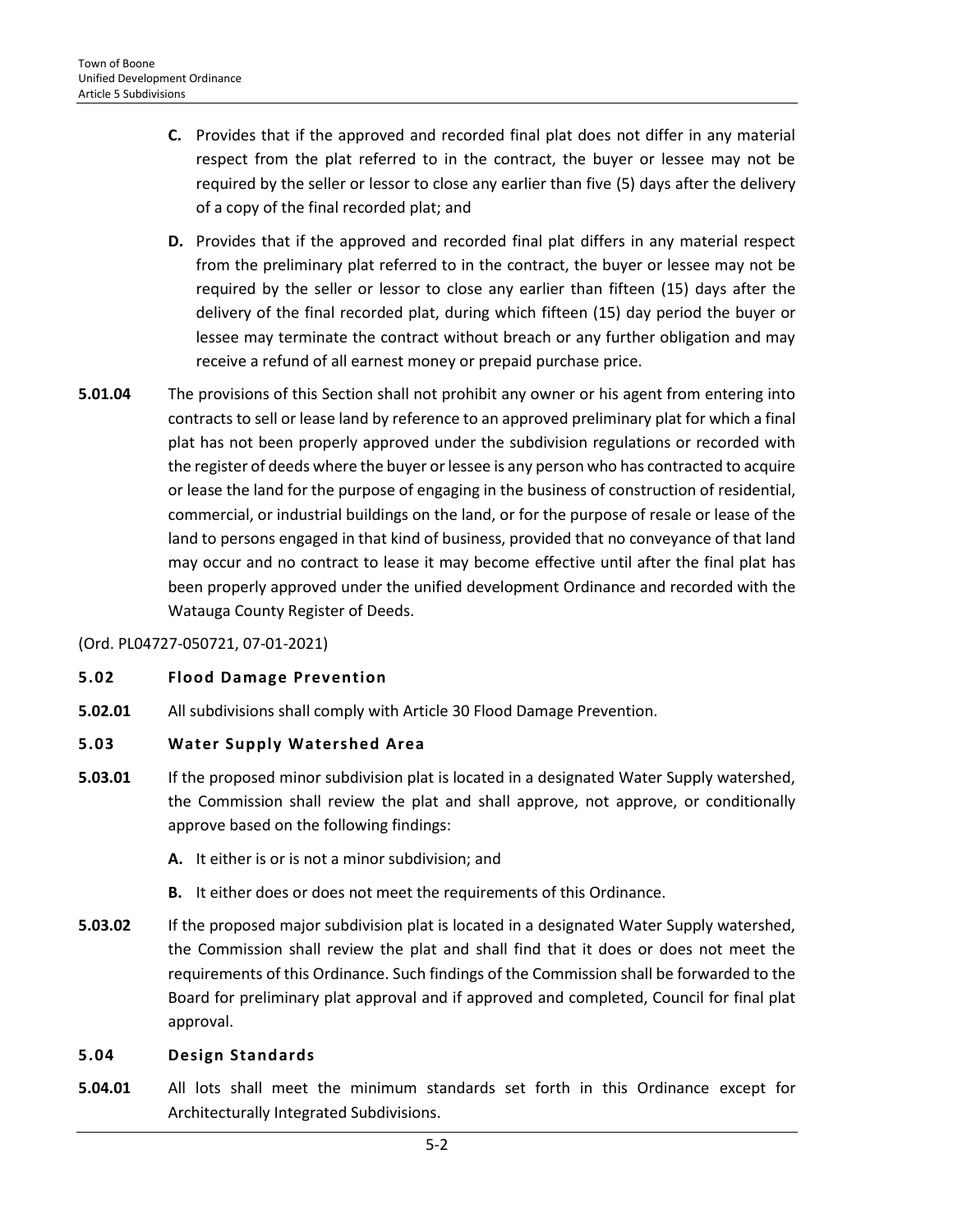- **5.04.02** Whenever a residential major subdivision that involves the creation of one or more new streets borders on or contains an existing proposed arterial street, no direct driveway access may be provided from the lots within this subdivision onto this street.
- **5.04.03** No final plat that shows lots served by private roads may be recorded unless the final plat contains the following notations:

"Further subdivision of any lot shown on this plat as served by a private road may be prohibited by the Town of Boone Unified Development Ordinance."

- **5.04.04** The recorded plat of any subdivision that includes a private road shall clearly state that such road is a private road. Further, the initial purchaser of a newly created lot served by a private road shall be furnished by the seller with a disclosure statement outlining the maintenance responsibilities for the road.
- **5.04.05** When creating lots from an existing lot or parcel that contains a wireless support structure (stealth or non-stealth), the new lot(s) shall be located no closer to the existing structure than the applicable setback requirement provided at Section 15.24.09 and 15.24.10.

## (Ord. PL04727-050721, 07-01-2021)

## <span id="page-2-0"></span>**5.05 Exempt Divisions of Land**

- **5.05.01** The following are not included within the definition of "subdivision" and are exempt from the subdivision procedures of this Article:
	- **A.** The combination or recombination of portions of previously subdivided and recorded lots where the total number of lots is not increased and the resultant lots are equal to or exceed the minimum standards set forth in this Ordinance.
	- **B.** The division of land into parcels greater than ten (10) acres where no street right-ofway dedication is involved.
	- **C.** The public acquisition by purchase of strips of land for widening or opening streets or for public transportation system corridors.
	- **D.** The division of a tract in single ownership whose entire area is no greater than two (2) acres into not more than three (3) lots, where no street right-of-way dedication is involved and where the resultant lots are equal to or exceed the standards set forth in this Ordinance.
- **5.05.02** An exempt division of land must comply with the requirements of the applicable requirements of the Water Supply Watershed Overlay requirements.
- **5.05.03** No approval is required for an exempt division of land, however, certification of exempt status is required. A plat of an exempt division of land, if prepared, must be certified by the Administrator, in accordance with Appendix A, before it can be recorded in the Office of the Watauga County Register of Deeds.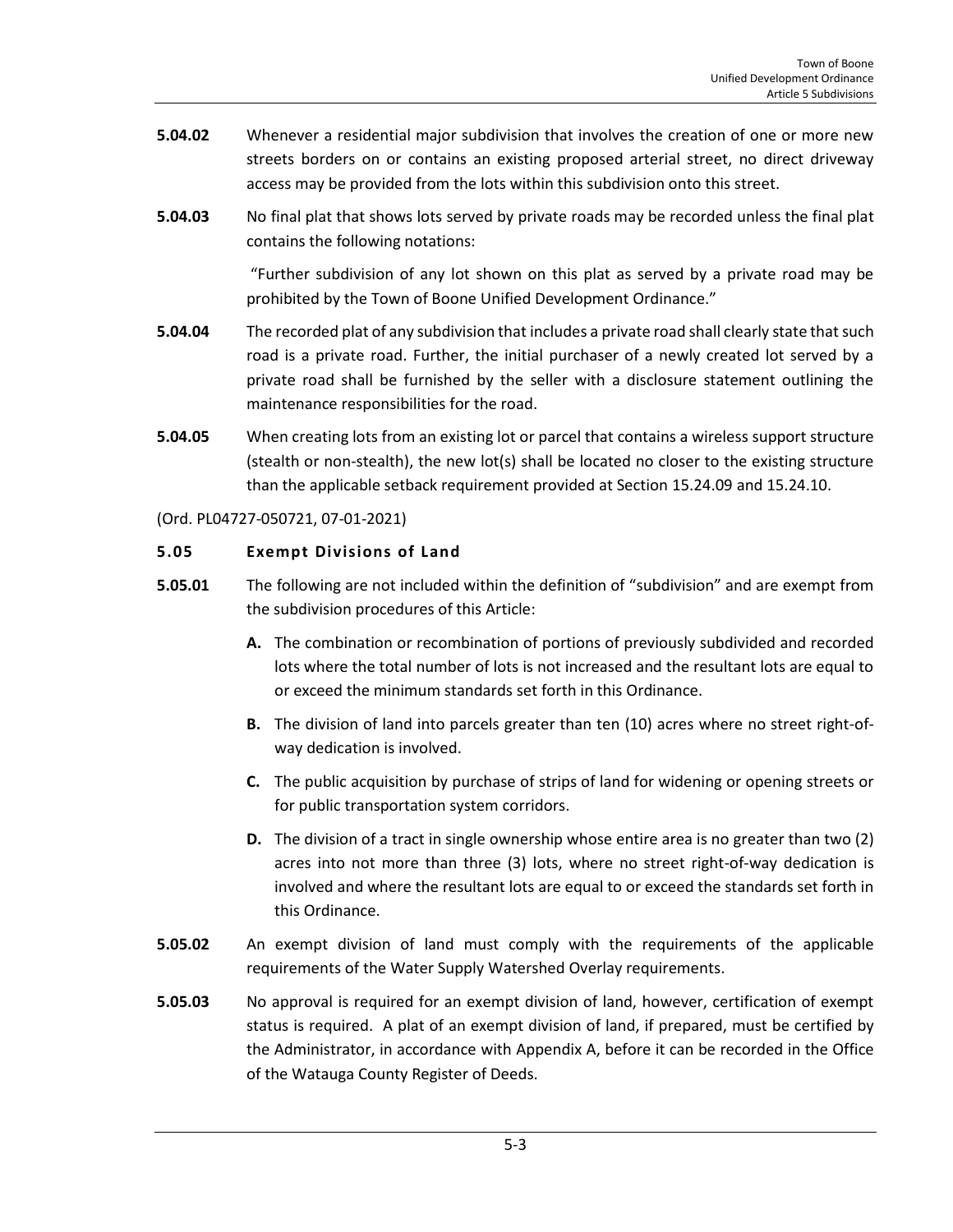#### <span id="page-3-0"></span>**5.06 Subdivision types**

- **5.06.01** There are two types of subdivisions:
	- **A.** Minor, and
	- **B.** Major
- **5.06.02** A minor subdivision is any subdivision other than a major subdivision.
- **5.06.03** A major subdivision is one which involves:
	- **A.** The creation of eleven or more lots, regardless of whether the lots are created at one time or over an extended period of time; or
	- **B.** The creation of any new streets (either public or private); or
	- **C.** The creation or extension of a public water or sewer system, or
	- **D.** The installation of drainage improvements upon one (1) or more lots to serve one (1) or more other lots.

#### <span id="page-3-1"></span>**5.07 Minor Subdivision**

- **5.07.01** Minor subdivisions are subject to a three (3) step approval process: sketch plan consultation (optional), preliminary plat approval, and final plat approval.
- **5.07.02 Sketch Plan:** A sketch plan submittal is optional but is strongly encouraged for minor subdivisions.
	- **A.** A sketch plan is a plan prepared in advance of formal submittal for the purpose of receiving informal staff comments.
	- **B.** Although there are no minimum requirements for the content of a sketch plan, applicants are encouraged to provide as much detail as possible.
- **5.07.03 Preliminary Plat:** A preliminary plat is required for all minor subdivisions.
	- **A.** The preliminary plat shall be submitted in accordance with Article 4.
	- **B.** The preliminary plat shall contain the information as described in Appendix A.
	- **C.** Administrator Review:
		- 1. The Administrator must review the plat for conformance with the requirements of this Ordinance and may consult with other departments, agencies or officials by referral.
		- 2. The Administrator must approve, approve with conditions, or deny the preliminary plat within the time specified within Article 4.
		- 3. Preliminary plats approved by the Administrator may proceed toward final plat approval.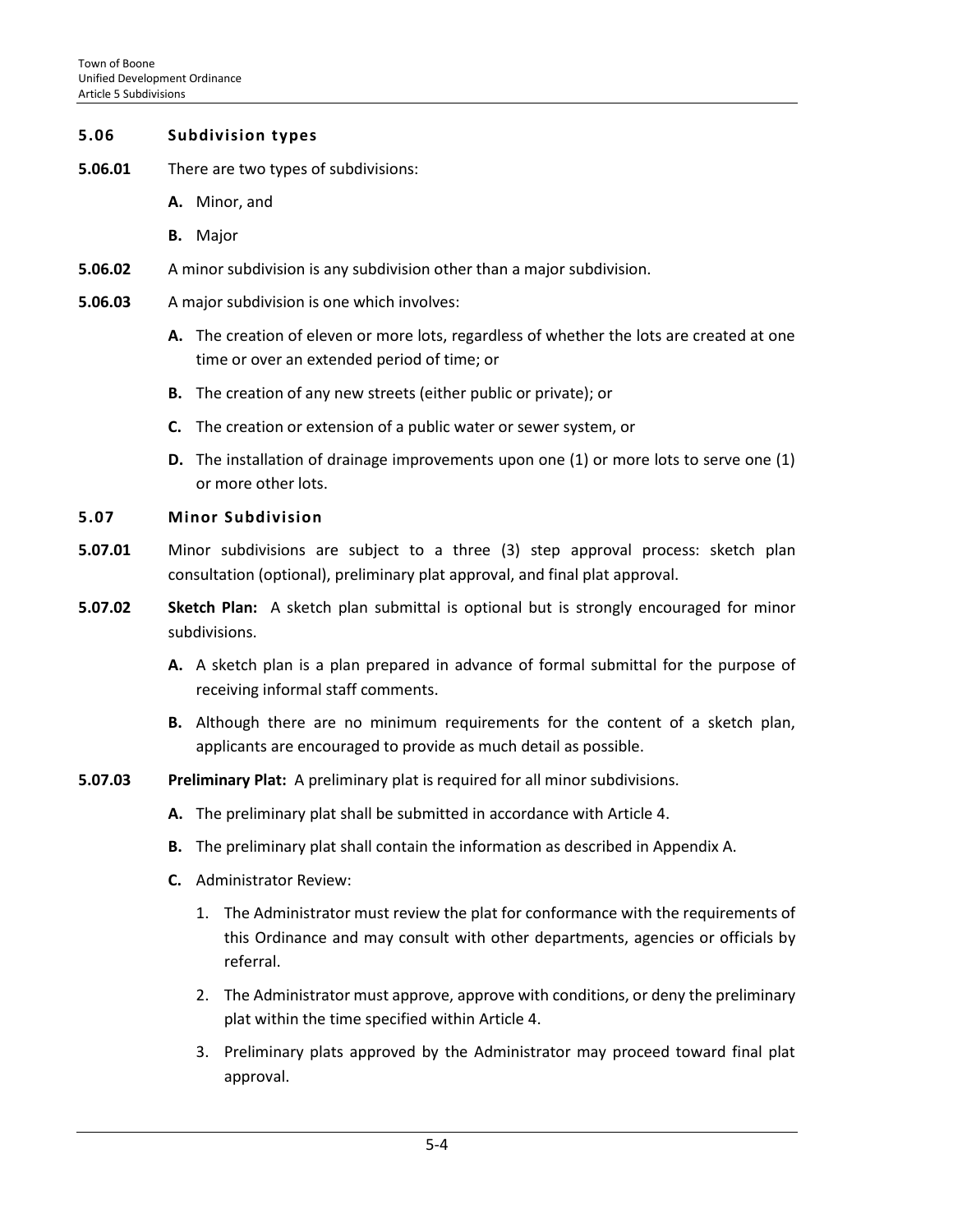- 4. Plats denied or granted conditional approval by the Administrator may be appealed to the Board of Adjustment in accordance with Article 6.
- 5. Modifications to approved minor subdivision preliminary plats are subject the requirements in Section 4.16.
- 6. Minor subdivision preliminary plat approval remains valid for one (1) year and may be extended in accordance with the provisions of Section 4.14.
- **5.07.04 Final Plat:** A final plat is required for all minor subdivisions.
	- **A.** Upon approval of a minor subdivision preliminary plat, the applicant is eligible to submit a final plat for approval.
	- **B.** The final plat shall be submitted in accordance with Article 4.
	- **C.** The final plat shall contain the information as described in Appendix A.
	- **D.** The final plat shall be prepared and certified by a North Carolina licensed professional land surveyor.
	- **E.** The final plat must conform to the approved preliminary plat.
	- **F.** The approved final plat shall be recorded within forty-five (45) days of approval by the Planning and Inspections Department or the approval shall be void.

## <span id="page-4-0"></span>**5.08 Major Subdivision**

- **5.08.01** Major subdivisions are subject to a four (4) step approval process: sketch plan consultation, preliminary plat approval, zoning permit for the construction of subdivision-related infrastructure, and final plat approval.
- **5.08.02 Sketch Plan:** A sketch plan submittal is required for major subdivisions.
	- **A.** A sketch plan is a plan prepared in advance of formal submittal for the purpose of receiving informal staff comments.
	- **B.** Although there are no minimum requirements for the content of a sketch plan, applicants are encouraged to provide as much detail as possible.
- **5.08.03 Preliminary Plat:** A preliminary plat is required for all major subdivisions.
	- **A.** The preliminary plat shall be submitted in accordance with Article 4.
	- **B.** The preliminary plat shall contain the information as described in Appendix A.
	- **C.** Board of Adjustment Review:
		- 1. The Administrator shall present completed major subdivision preliminary plats to the Board in accordance with Article 4.
		- 2. The Board must approve, approve with conditions, or deny the preliminary plat in accordance with Article 6.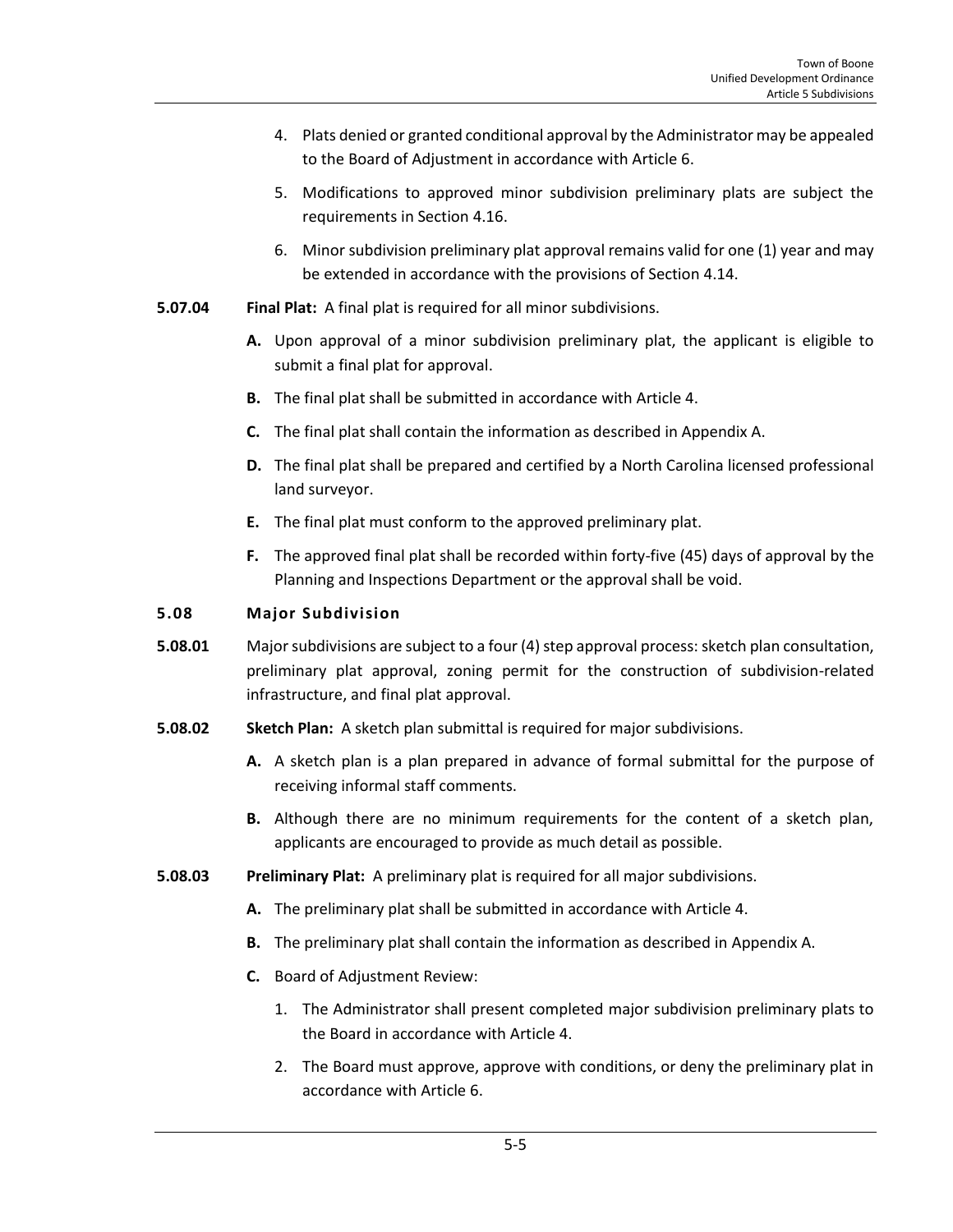- 3. If the major subdivision preliminary plat is granted approval with conditions, the applicant has thirty (30) calendar days to revise and resubmit the preliminary plat to the Administrator which incorporates the revised conditions.
	- a. If all of the conditions have been met and the preliminary plat is otherwise unchanged, the Administrator must approve the preliminary plat.
	- b. If the preliminary plat is not revised within thirty (30) calendar days to meet the approval conditions, or the applicant notifies the Administrator that no more revisions to the preliminary plat will be made, the Administrator shall deny the preliminary plat.
- 4. An applicant for a major subdivision preliminary plat denied by the Board may seek judicial review pursuant to Article 6.
- 5. A modification to an approved major subdivision preliminary plat is subject to the requirements of Section 4.15.
- 6. A major subdivision preliminary plat approval remains valid for two (2) years and may be extended in accordance with the provisions of Section 4.14. Once constructed the subsequent development of individual lots shall not require modification of the subdivision plat approval unless explicitly required in the original approval or prior modification.
- 7. An applicant for a major subdivision preliminary plat approved by the Board may thereafter proceed with an application for a zoning permit in accordance with Article 4, for the construction of subdivision-related infrastructure.
- 8. All infrastructure approved through the preliminary plat process must be completed or the applicant must provide a performance guarantee per Section 4.13 prior to proceeding with Final Plat approval.
- **5.08.04 Final Plat:** The final plat is proof that all the requirements of the preliminary plat have been met. A final plat is required for all major subdivisions.
	- **A.** Upon approval of a major subdivision preliminary plat, and completion of all required subdivision-related infrastructure as authorized by the preliminary plat approval, the applicant is eligible to submit a final plat for approval.
	- **B.** The final plat shall be submitted in accordance with Article 4.
	- **C.** The final plat shall contain the information as described in Appendix A.
	- **D.** The final plat shall be prepared and certified by a North Carolina licensed professional land surveyor.
	- **E.** The final plat must be in compliance with the approved preliminary plat.
	- **F.** The Administrator shall approve the final plat if the subdivision improvements are consistent with this Ordinance and the preliminary plat approval.